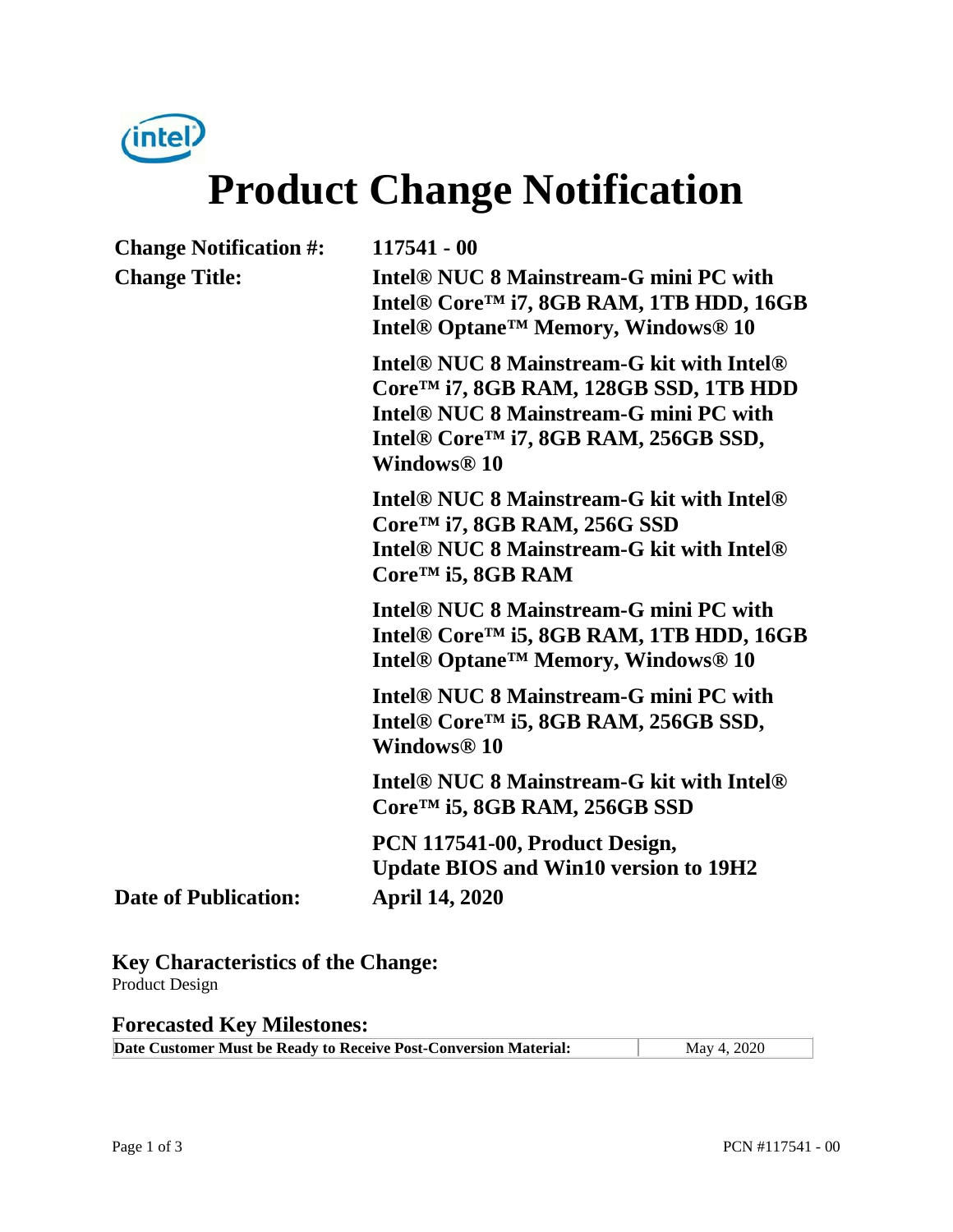### **Description of Change to the Customer:**

The Intel<sup>®</sup> NUC 8 SKUs listed in the products affected table below will have the following changes.

- 1. The BIOS will be updated to version INWHL357.0036. A complete list of BIOS changes can be found in the BIOS release notes. The BIOS updates and release notes can be found at [http://downloadcenter.intel.com](http://downloadcenter.intel.com/)
- 2. Windows 10 will be updated to version 19H2

## **Customer Impact of Change and Recommended Action:**

This change has been thoroughly evaluated to ensure that there are no quality or reliability implication to our customers.

Please contact your local Intel Field Sales Rep if you have any further questions about these changes.

| <b>Product Code</b> | MMH    | <b>Pre Change SA</b> | <b>Pre Change AA</b> | <b>Post Change SA</b> | <b>Post Change AA</b> |
|---------------------|--------|----------------------|----------------------|-----------------------|-----------------------|
| BXNUC8I5INHJA1      | 999AHL | K29938-406           | K29935-403           | K29938-407            | K29935-404            |
| BXNUC8I5INHJA2      | 999AHM | K29938-406           | K29935-403           | K29938-407            | K29935-404            |
| BXNUC8I5INHJA3      | 999AHN | K29938-406           | K29935-403           | K29938-407            | K29935-404            |
| BXNUC8I5INHJA4      | 999AHP | K29938-406           | K29935-403           | K29938-407            | K29935-404            |
| BXNUC8I5INHP6       | 999F4J | K47343-405           | K29935-403           | K47343-406            | K29935-404            |
| BXNUC8I5INHPA2      | 999F4Z | K47340-406           | K29935-403           | K47340-407            | K29935-404            |
| BXNUC8I5INHPA1      | 999F50 | K47340-406           | K29935-403           | K47340-407            | K29935-404            |
| <b>BXNUC8I5INHX</b> | 999F51 | K47339-405           | K29935-403           | K47339-406            | K29935-404            |
| BXNUC8I7INHX        | 999F9J | K47344-405           | K29936-403           | K47344-406            | K29936-404            |
| BXNUC8I7INHJA1      | 999F9L | K29939-406           | K29936-403           | K29939-407            | K29936-404            |
| BXNUC8I7INHJA2      | 999FA4 | K29939-406           | K29936-403           | K29939-407            | K29936-404            |
| BXNUC8I7INHJA3      | 999FA5 | K29939-406           | K29936-403           | K29939-407            | K29936-404            |
| BXNUC8I7INHJA4      | 999FA6 | K29939-406           | K29936-403           | K29939-407            | K29936-404            |
| BXNUC8I7INHPA1      | 999FA8 | K47348-406           | K29936-403           | K47348-407            | K29936-404            |
| BXNUC8I7INHPA2      | 999FA9 | K47348-406           | K29936-403           | K47348-407            | K29936-404            |
| BXNUC8I7INHZ6       | 999FAA | K47347-405           | K29936-403           | K47347-406            | K29936-404            |
| BXNUC8I7INHP6       | 999FAC | K47349-405           | K29936-403           | K47349-406            | K29936-404            |

#### **Products Affected / Intel Ordering Codes:**

#### **PCN Revision History:**

| <b>Date of Revision:</b> | <b>Revision Number:</b> | Reason:                  |
|--------------------------|-------------------------|--------------------------|
| April 14, 2020           | 00                      | Originally Published PCN |